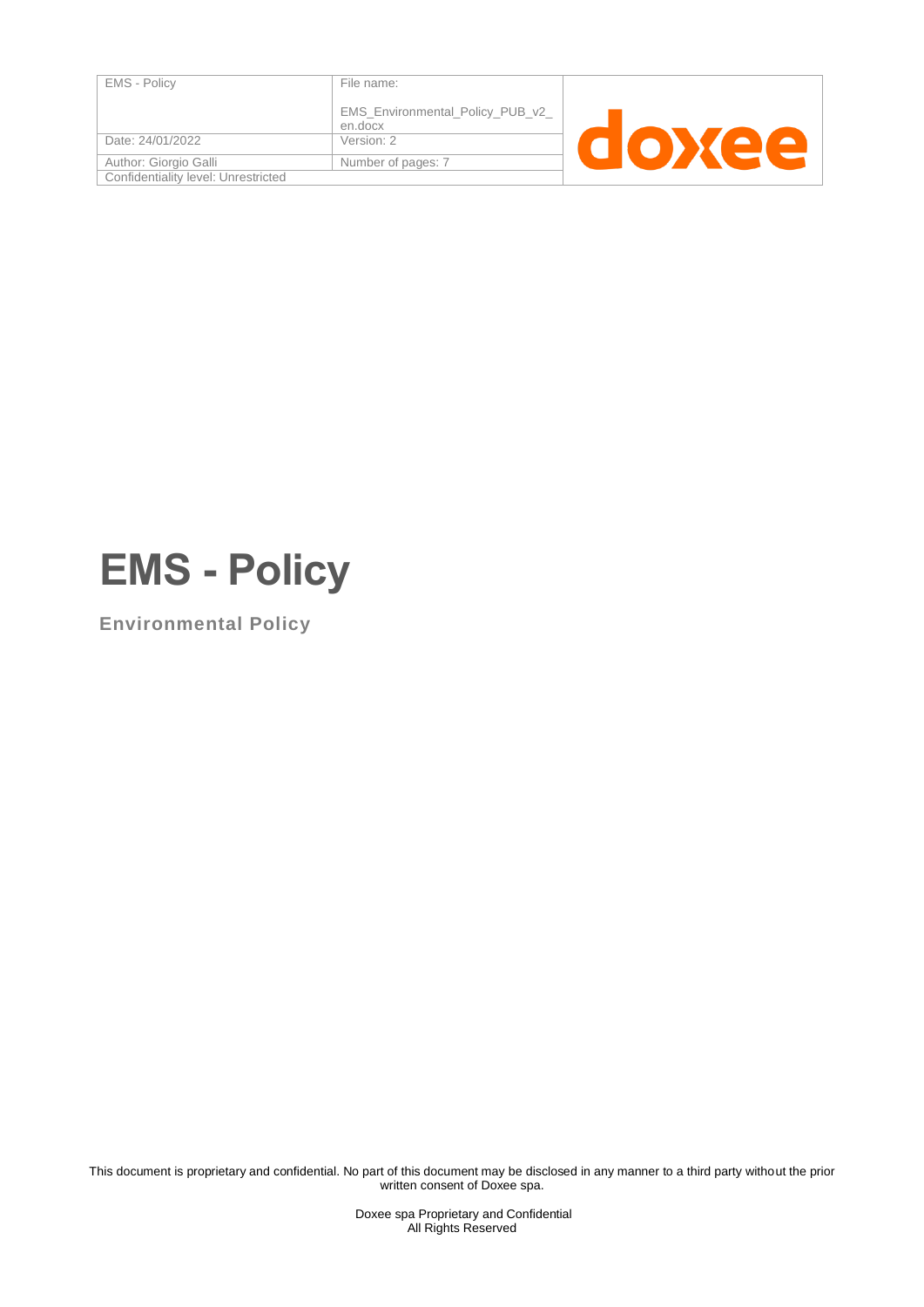Subject: Environmental Policy

Confidentiality level: Unrestricted

This document is proprietary and confidential. No part of this document may be disclosed in any manner to a third party without the prior written consent of Doxee spa.



## Index

- *1 [Introduction](#page-2-0) 3*
- *2 [Environmental Policy](#page-3-0) 4*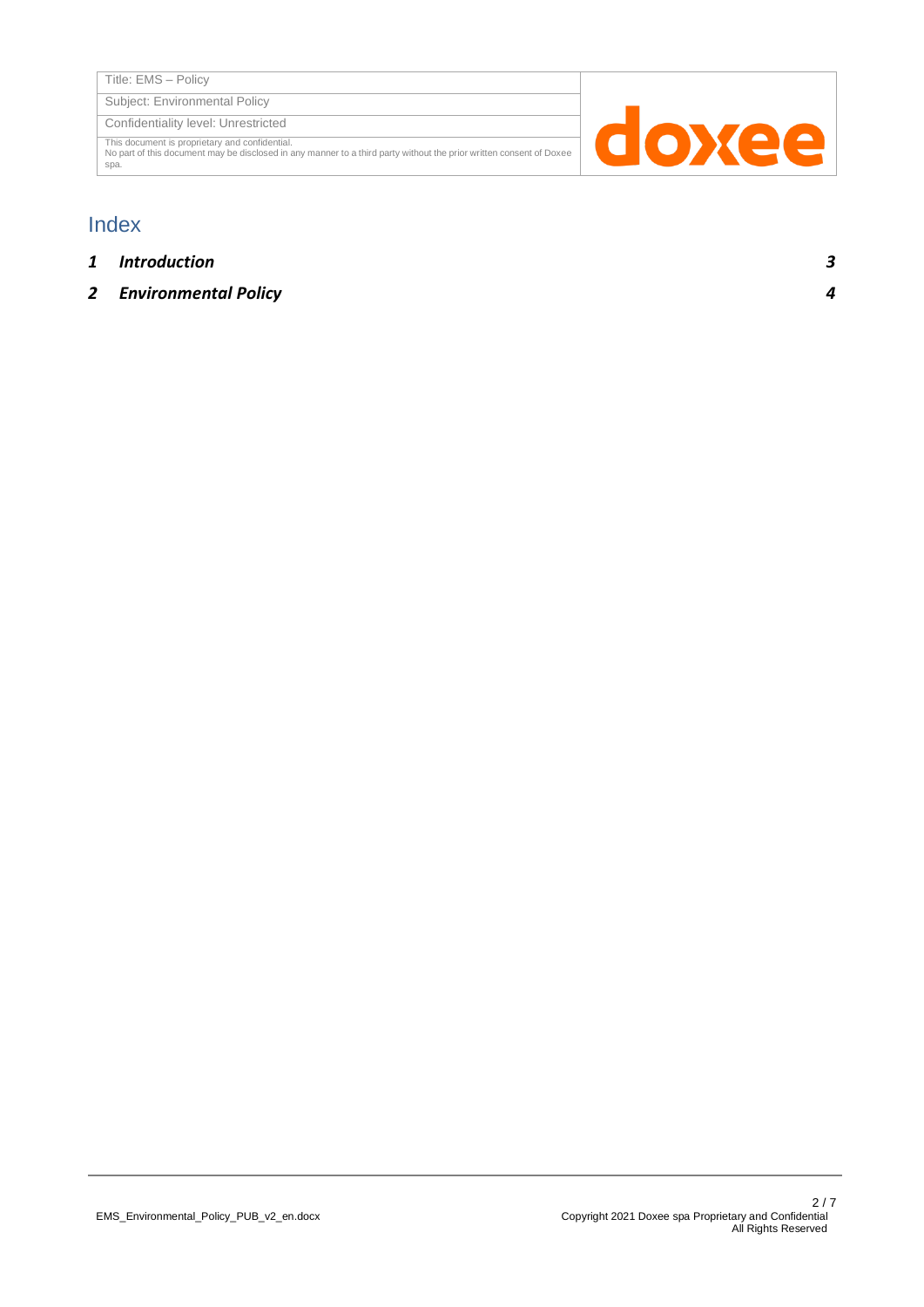This document is proprietary and confidential. No part of this document may be disclosed in any manner to a third party without the prior written consent of Doxee



## <span id="page-2-0"></span>**1 Introduction**

spa.

Doxee is a strategic partner for the design, implementation and delivery of ICT communication and dematerialization solutions.

Through a service-oriented culture and twenty years of work experience with customers and partners, Doxee is able to propose a clear approach to help client companies maximize the value of corporate communication, in particular in the ways with company communicates its own image to the outside world, involving it directly and interactively.

The introduction of advanced methodologies for building and distributing communications helps client companies to recover efficiency and increase profitability, supporting their digitization and dematerialization processes, resulting in a reduction of paper production of paper and a decrease in environmental impact.

The Management, aware of its role and its obligations towards the natural environment in which it operates, has for years embarked on a path of continuous improvement of its performance, with the objective to developing valuable and sustainable services in compliance with the regulations and capable of to satisfy the requests and expectations of its stakeholders.

For this reason, this Policy aims to be a reliable, transparent and effective communication tool, through which Doxee makes employees, customers, suppliers, public administrations, associations, etc. aware of its regarding its activities, performances, aspects, programs and objectives in respect of the environment.

The Management defines and discloses its environmental sustainability values through this Environmental Policy which is communicated and disseminated within the Company and externally to customers, suppliers and all interested third parties.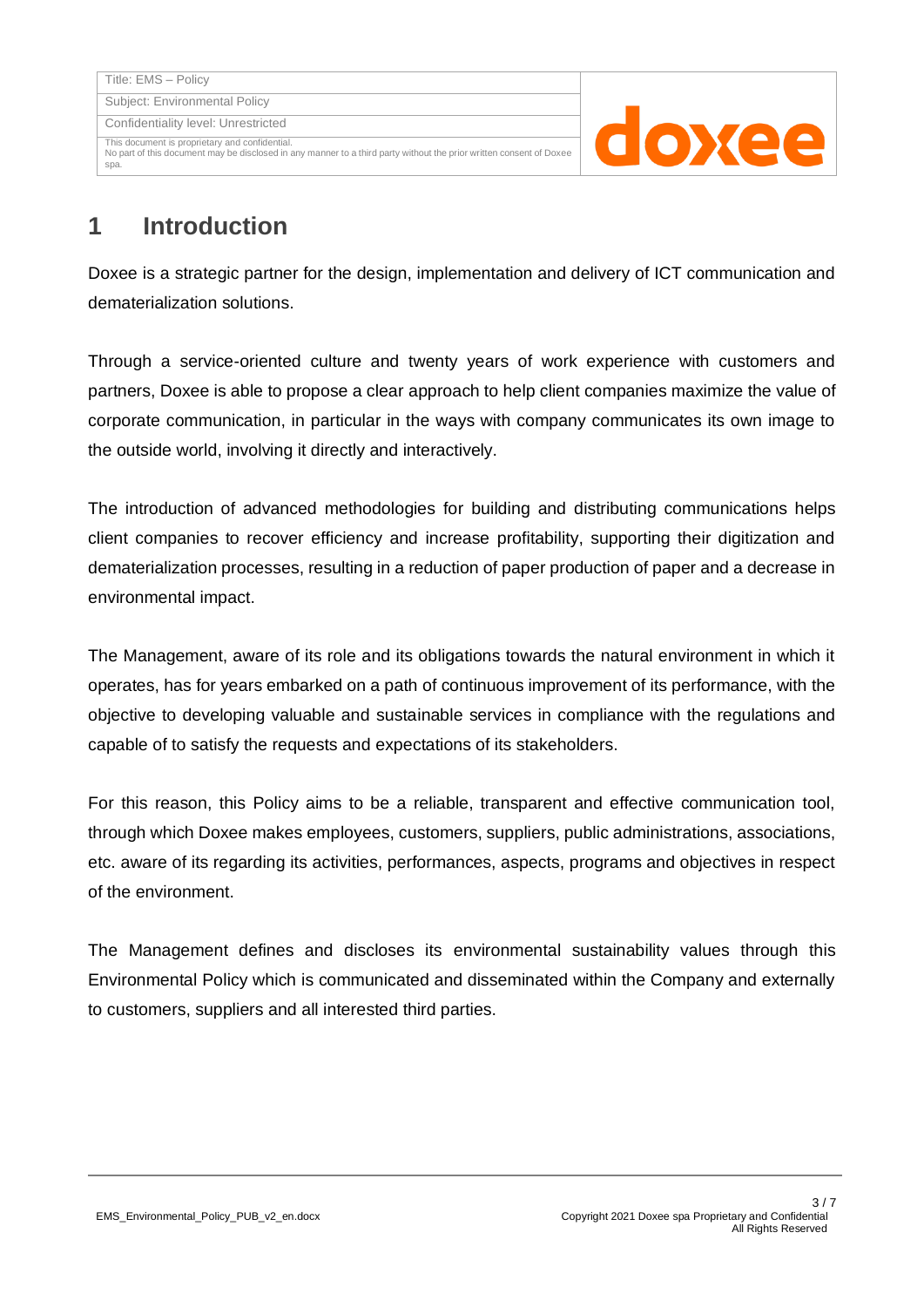Subject: Environmental Policy

Confidentiality level: Unrestricted

This document is proprietary and confidential. No part of this document may be disclosed in any manner to a third party without the prior written consent of Doxee spa.



## <span id="page-3-0"></span>**2 Environmental Policy**

Doxee is ISO 9001: 2015 and ISO 27001: 2013, certified and is AgID accredited for the Digital Long Term Preservation Service following the law and in March 2021 it obtained the 14001: 2015 certification for the Modena headquarters / operating unit, via Virgilio 48/8 and for the primary data centre in Milan, via Caldera 21., for products dispensed through its own platform, called Doxee Platform, available in Software-as-a-Service (SaaS) or On-Premise mode, as indicated in the catalogue called "Doxee Platform Offering Matrix " and identified by the following 3 product lines:

- dx document experience, Customer Communications Management cloud product dedicated to multi-channel management and archiving of high volumes of communications.
- px paperless experience, a line of products for the dematerialization and digitalization of tax processes and documents.
- ix interactive experience, a line of products to enable companies to create and manage interactive, dynamic and customized videos and micro websites.

The objectives of the Environmental Policy are:

- carry out the activities with the commitment to comply with the laws, rules and regulations in force relating to the sector and any other requirements signed by the Company;
- operate ensuring effectiveness, efficiency and reliability by using all the necessary resources in order to guarantee compliance with the principles of diligence and correctness;
- work for the continuous involvement of personnel and for the development of skills, by organizing training/information events, pursuing the growth, awareness and sense of responsibility of all collaborators; guarantee a high level of professionalism of human resources with specific reference to environmental sustainability issues;
- use products with low environmental and energy impact;
- qualify and favour suppliers who operate with a view to the continuous improvement of their environmental performance;
- operate by reducing the production of waste, the consumption of raw materials, preventing pollution and the risk of accidental events and providing for the disposal of waste in compliance with the legislation in force;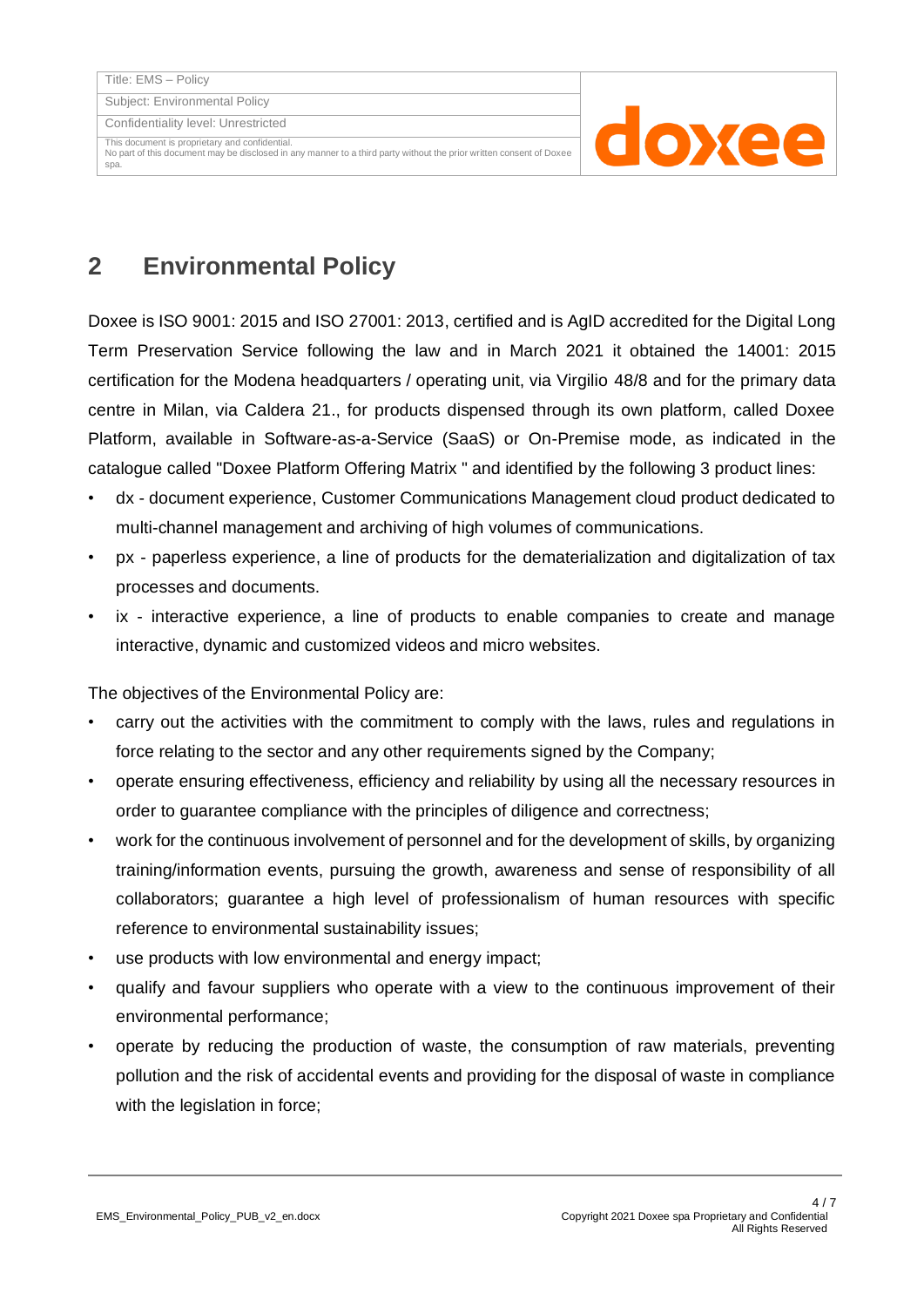spa.

Confidentiality level: Unrestricted

This document is proprietary and confidential. No part of this document may be disclosed in any manner to a third party without the prior written consent of Doxee



- systematically renew its cars fleet, allowing to keep the environmental impact of the cars used low;
- disseminate the environmental culture among its employees, customers and suppliers;
- manage natural resources and energy in a rational and sustainable way, enhancing their use and reducing waste;
- oversee company processes with adequate monitoring and control tools for environmental aspects;
- operate through an integrated management system in which the exchange of information and the synergies between the functions represent strategic values;
- maintain a transparent and collaborative relationship with the public authorities and/or the competent control bodies;
- periodically review the Policy, Objectives, Targets and related implementation programs and the Company Management System and give adequate visibility within the company.

Doxee has identified environmental indicators that allow monitoring of the degree of achievement of the objectives. The results of this monitoring are recorded and analyzed, during the Review of the Integrated Management System, by the Management, by the Quality, Environment and Information Security Managers and by the Function Managers in order both to assess its continuous adequacy and to improve company methods and the Management System itself.

To achieve the environmental objectives, the Management undertakes to:

- ensure that the Environmental Policy is supported, known and applied at all levels of the organization;
- involve and consult collaborators on environmental issues,
- guarantee the human and instrumental resources necessary for the achievement of company objectives;
- ensure that all workers are trained, informed and sensitized to carry out their tasks, in compliance with the requirements of the law to minimize the environmental impact and in the awareness of their responsibilities within the Company Management System;
- ensure that the entire company structure participates, according to its own powers and skills, in achieving the assigned objectives, including those on environmental management.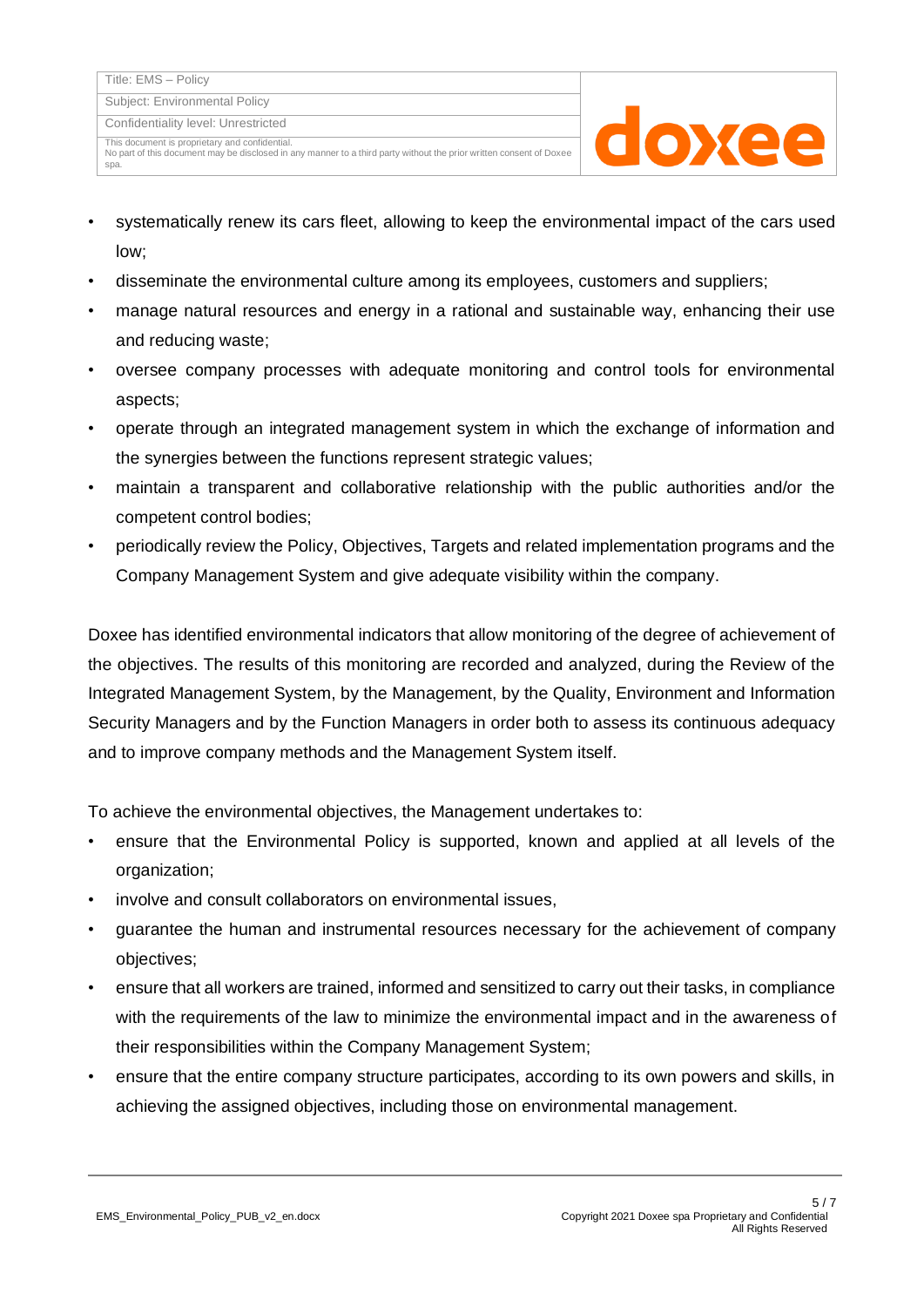spa.

No part of this document may be disclosed in any manner to a third party without the prior written consent of Doxee

doxee

• give priority to preventive actions and promote the commitment to reduce consumption and waste production.

To pursue these objectives, Management commits the financial resources necessary to achieve them. All Doxee personnel are involved and collaborate to achieve company objectives.

This document has been defined and will be updated if necessary, relating the reality in which the Company operates, the changed regulations and the results of periodic analyzes and subsequent monitoring.